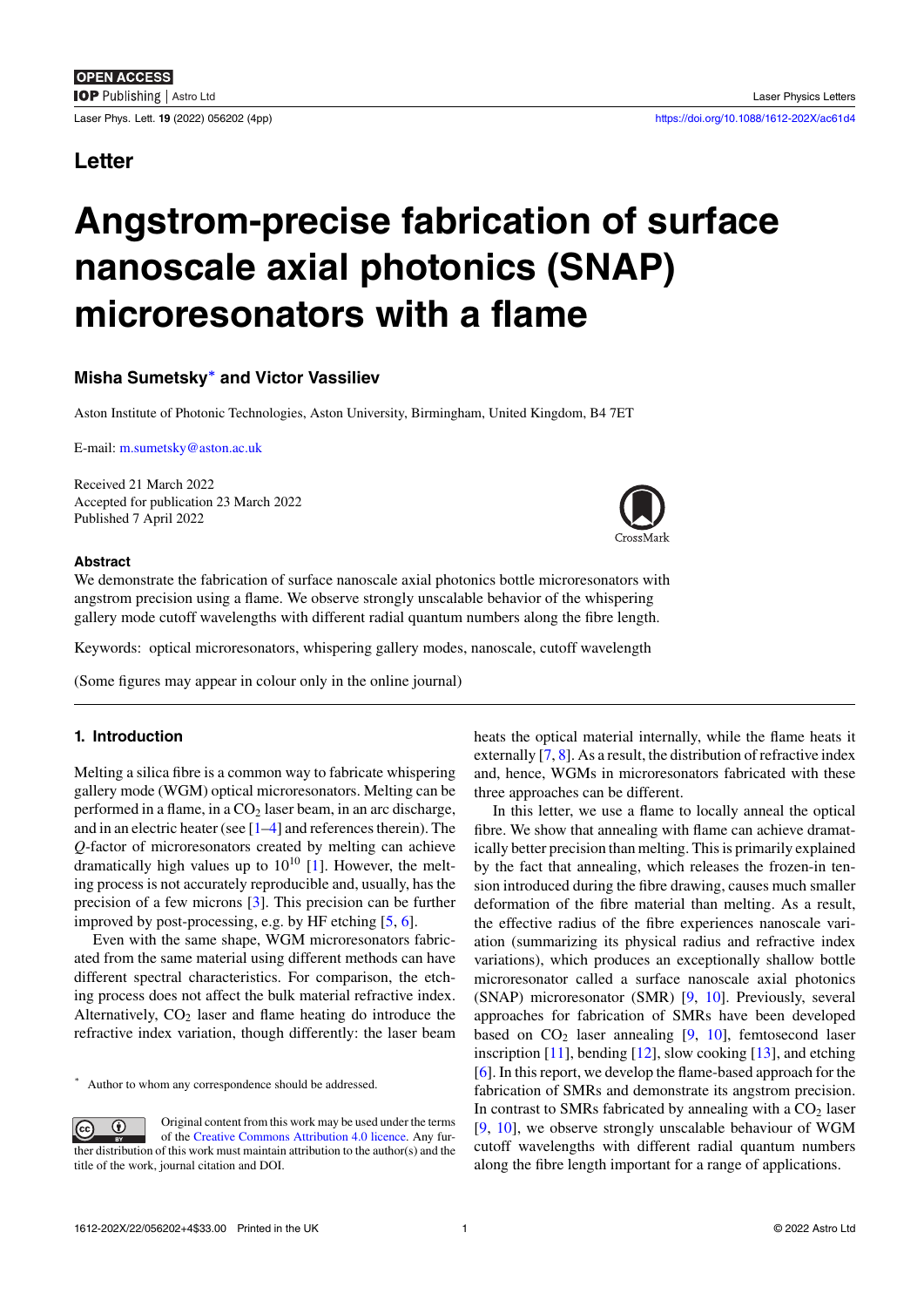<span id="page-1-0"></span>

**Figure 1.** Fabrication of SNAP microresonators using (a) flame heated gas flow, (b) apertured flame, and (c) indirect flame heating.

#### **2. Fabrication of SMRs**

The schematics of devices used in our experiments are shown in figure 1. In all cases, we used a torch which was fed with the butane/propane mixture. The fibre segment was oriented horizontally, and the flame was oriented vertically. In the setup illustrated in figure  $1(a)$ , an optical fibre was placed at the 10 cm d[is](#page-1-0)tance from the visible flame. In this case, the fibre was annealed by a localized flow of gas, which was sufficiently hot to induce the required permanent effective radius variation of the fibre. In orde[r](#page-1-0) to decrease the microresonator length along the fibre axis, we used an aperture, which was fabricated of sapphire tubes with outer diameter 3 mm and inner diameter 1.2 mm illustrated in figure 1(b). The aperture size in this experiment was 2 mm. In the approach illustrated in figure 1(c), an optical fibre was annealed indirectly [14] using a metal rod heated by the flame. This approach allowed us to significantly suppress the effects o[f g](#page-1-0)as flow and stabilize the heating temperature. To fabricate an SMR, the fibre was transl[ate](#page-1-0)d with the speed *∼*15–20 mm s*−*<sup>1</sup> . In the ca[ses](#page-3-1) shown in figures  $1(a)$ –(c), the fibre was translated with a constant speed normally to its axial direction and flame direction. Consequently, the fibre was annealed during fractions of a second time when it was passing the hot region. In the case shown in figure  $1(c)$ [, t](#page-1-0)he fibre was translated normally to its axis and parallelly to the flame direction first towards to and then immediately backwards from the heated rod. The annealing time was approximately the same.

#### **3. Characterization of SMRs**

We characterized the spectra of fabricated SMRs by scanning them with the micron diameter waist (microfibre) of a biconically tapered optical fibre connected to an optical spectrum analyzer (OSA), Luna 5000. The microfibre was oriented

normally to the characterized fibre segments. In the process of translation along the fibre axis, the microfibre periodically touched it at points where the amplitude of resonant transmission through SMRs was measured [9, 10]. Figure 2 shows the results of our experiments using three approaches illustrated in figure 1. This figure shows the spectrograms of fabricated SMRs, i.e. the two-dimensional plots of the transmissi[on](#page-2-8) power spectrum  $P(z, \lambda)$  as a fun[cti](#page-2-7)on of the m[ic](#page-2-11)rofibre position along the SMR axis *z* and wavelength *λ*. The lines in all spectrogram[s,](#page-1-0) indicate the WGM cutoff wavelengths which vary along the fibre axis and serve as envelops for the spectrum of fabricated SMFs. Due to the large mm-scale length of introduced SMFs, their spectra are not resolved with our OSA resolution 1.3 pm except for shorter SMRs in figures 2(b) and (d). In our experiments we used the standard  $125 \mu m$  fibre to obtain the results shown in figures  $2(a)$ , (b) and (e), and 40  $\mu$ m fibre for the results shown in figures  $2(c)$  and (d). Figures  $2(a)$ –(c) show the spectrograms of SMRs fabricated by dist[an](#page-2-11)ce annealing illustrated in figure 1(a). Series of SMRs in figures 2(a) and (b) correspond to the under[sa](#page-2-11)turated case when the frozen-in tension is not fully released. T[he](#page-2-11) SMR profiles in fi[gu](#page-2-11)re 2(b) are oversaturated. In the latter case, the heating temperature exceeds the annealing [te](#page-1-0)mperature, the fibre start s[oft](#page-2-11)ening, and fabrication reproducibility worsens. Figure 2(c) shows the saturated flat SMR profile [9]. Using the sapphire tube [ap](#page-2-11)erture illustrated in figure 1(b), allowed us to fabricate shorter SMRs which spectrogram is shown in figure 2(d). Comparison of the SMR spectrograms with the profile [of](#page-2-11) unprocessed fibre, allowed us to conclud[e](#page-2-7) that these SMRs were fabricated with the precision of 5 [pm](#page-1-0) in wavelength and 0.7 angstrom in the effective fibre radius variation. Thus, th[e a](#page-2-11)ngstrom fabrication precision of SMRs with a flame has been achieved. Finally, we fabricated SMRs by indirect heating with a setup illustrated in figure  $1(c)$ . In this case, the spectrogram of SMRs shown in figure 2(e) demonstrated the completely unscalable axial profiles of cutoff wavelength variations corresponding to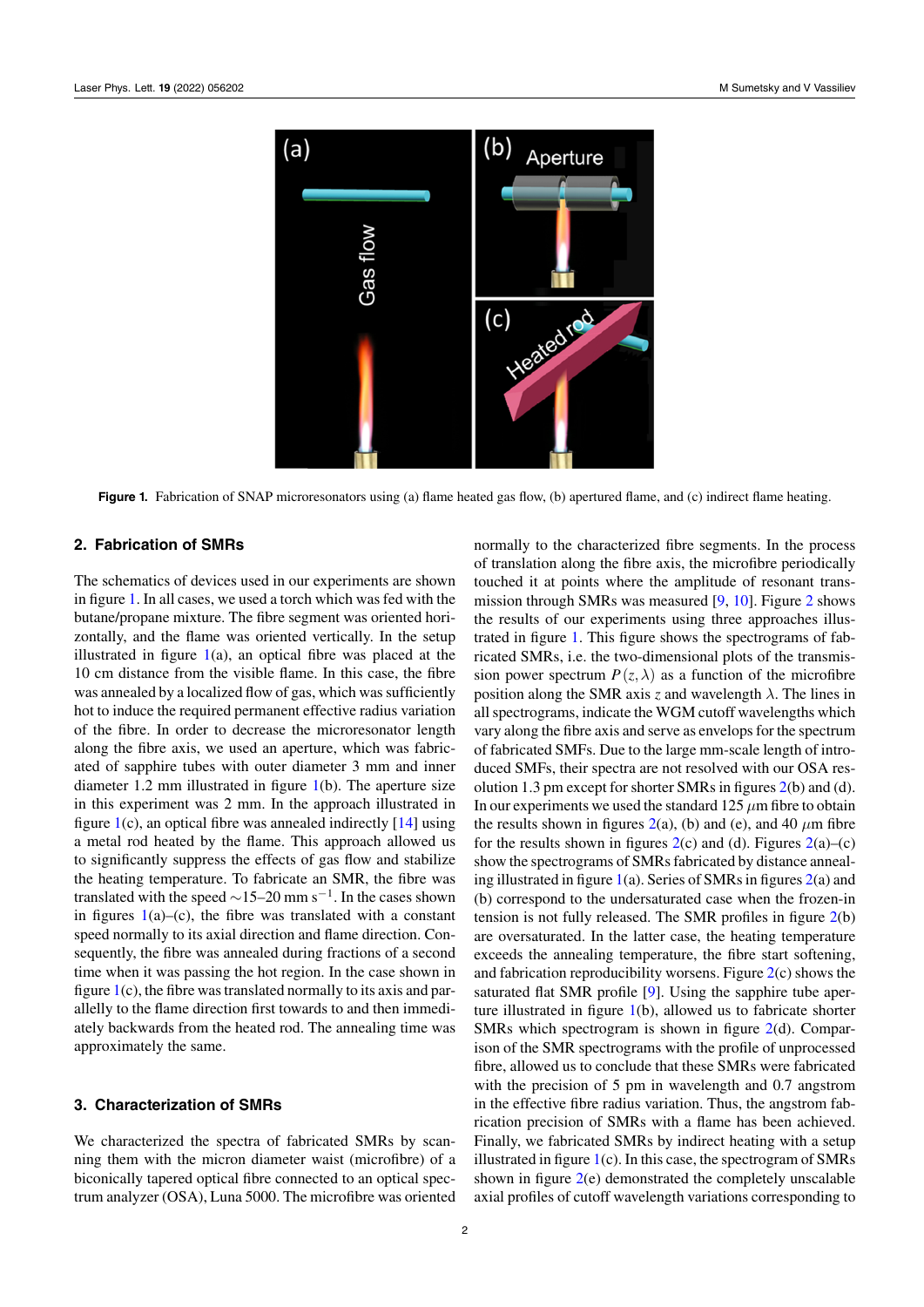<span id="page-2-11"></span>

**Figure 2.** Spectrograms of SMRs fabricated with methods illustrated in figure 1. (a)–(c) Distant gas flow heating. (d) Apertured flame heating. (e) Indirect flame heating.

different radial quantum numbers. We observed the introduction of the triangular-shaped cutoff wavelength variation for one series of WGMs simultaneously with the remaining axial independent, i.e. unaffected by the annealing process, cutoff wavelength for other series. We attribute this effect to the qualitatively different spatial (along the fibre radial direction) and time dependencies of heating power induced by a flame in the case shown in figure  $2(e)$  as compared to that in figure  $2(a)$  and also to internal heating by a  $CO<sub>2</sub>$  laser beam [9, 10], where so strong unscalable behaviour of WGM cutoff wavelengths has not been observed.

## **4. Discussion**

We demonstrated that using a simple flame torch it is possible to fabricate optical microresonators with angstrom precision. The developed approach allows us to fabricate SMRs having smooth elongated profiles. A more detailed study of the SMRs with spectrogram shown in figure  $2(a)$  (not included here) showed that the tops of several fabricated SMRs have a precise parabolic shape important for the fabrication of miniature delay lines [15] and frequency comb generators [16]. Fabrication of such SMRs using approac[he](#page-2-11)s previously developed in the SNAP technology  $[9-13]$  was challenging. In addition, the unscalable behaviour of cutoff wavelength (figure  $2(e)$ ) can be use[d f](#page-3-2)or the controlled all-optical man[ipu](#page-3-3)lation of slow whispering gallery light pulses when the propagation of strong control and weak [c](#page-2-7)[ontr](#page-3-0)olled pulses are governed by different axial cutoff wavelength variations [17, 18]. F[ut](#page-2-11)ure improvement of our approach will include experimental development and optimization of setups illustrated in figure 1 and model[li](#page-1-0)ng of the transient heating processes induced by a flame.

# **Acknowledgments**

The authors acknowledge funding from Engineering and Physical Sciences Research Council (EPSRC) under Grant EP/P006183/1 and from Horizon 2020 under MSCA-ITN-EID Grant 814147.

### **References**

- [1] Gorodetsky M L, Savchenkov A A and Ilchenko V S 1996 *Opt. Lett.* **21** 453–5
- [2] Knight J C, Cheung G, Jacques F and Birks T A 1997 *Opt. Lett.* **22** 1129–31
- <span id="page-2-0"></span>[3] Pollinger M, OShea D, Warken F and Rauschenbeutel A 2009 *Phys. Rev. Lett.* **103** 053901
- [4] Murugan G [S, Wilkins](https://doi.org/10.1364/OL.21.000453)on J S and Zervas M N 2009 *Opt. Express* **17** 11916–25
- <span id="page-2-2"></span>[5] Lee H, [Chen T, Li J,](https://doi.org/10.1364/OL.22.001129) Yang K Y, Jeon S, Painter O and Vahala K J 2012 *Nat. Photon.* **6** 369–73
- <span id="page-2-1"></span>[6] Toropov N, Zaki S[, Vartanyan T](https://doi.org/10.1103/PhysRevLett.103.053901) and Sumetsky M 2021 *Opt. Lett.* **46** 1784–7
- <span id="page-2-3"></span>[7] Kakarantz[as G, Dimmick](https://doi.org/10.1364/OE.17.011916) T E, Birks T A, Le Roux R and Russell P S J 2001 *Opt. Lett.* **26** 1137–9
- <span id="page-2-4"></span>[8] Sumetsky M, Dulashko Y and W[indeler R](https://doi.org/10.1038/nphoton.2012.109) S 2010 *Opt. Lett.* **35** 898–900
- <span id="page-2-5"></span>[9] Sumets[ky M, DiGi](https://doi.org/10.1364/OL.421104)ovanni D J, Dulashko Y, Fini J M, Liu X, Monberg E M and Taunay T F 2011 *Opt. Lett.* **36** 4824–6
- [10] Sumetsky M 2013 *Nanophotoni[cs](https://doi.org/10.1364/OL.26.001137)* **2** [393](https://doi.org/10.1364/OL.26.001137)
- <span id="page-2-6"></span>[11] Yu Q, Zhang Z and Shu X 2021 *Opt. Lett.* **46** 1005–8
- <span id="page-2-10"></span><span id="page-2-9"></span><span id="page-2-8"></span><span id="page-2-7"></span>[12] B[ochek D, Tor](https://doi.org/10.1364/OL.35.000898)opov N, Vatnik I, Churkin D and Sumetsky M 2019 *Opt. Lett.* **44** 3218–21